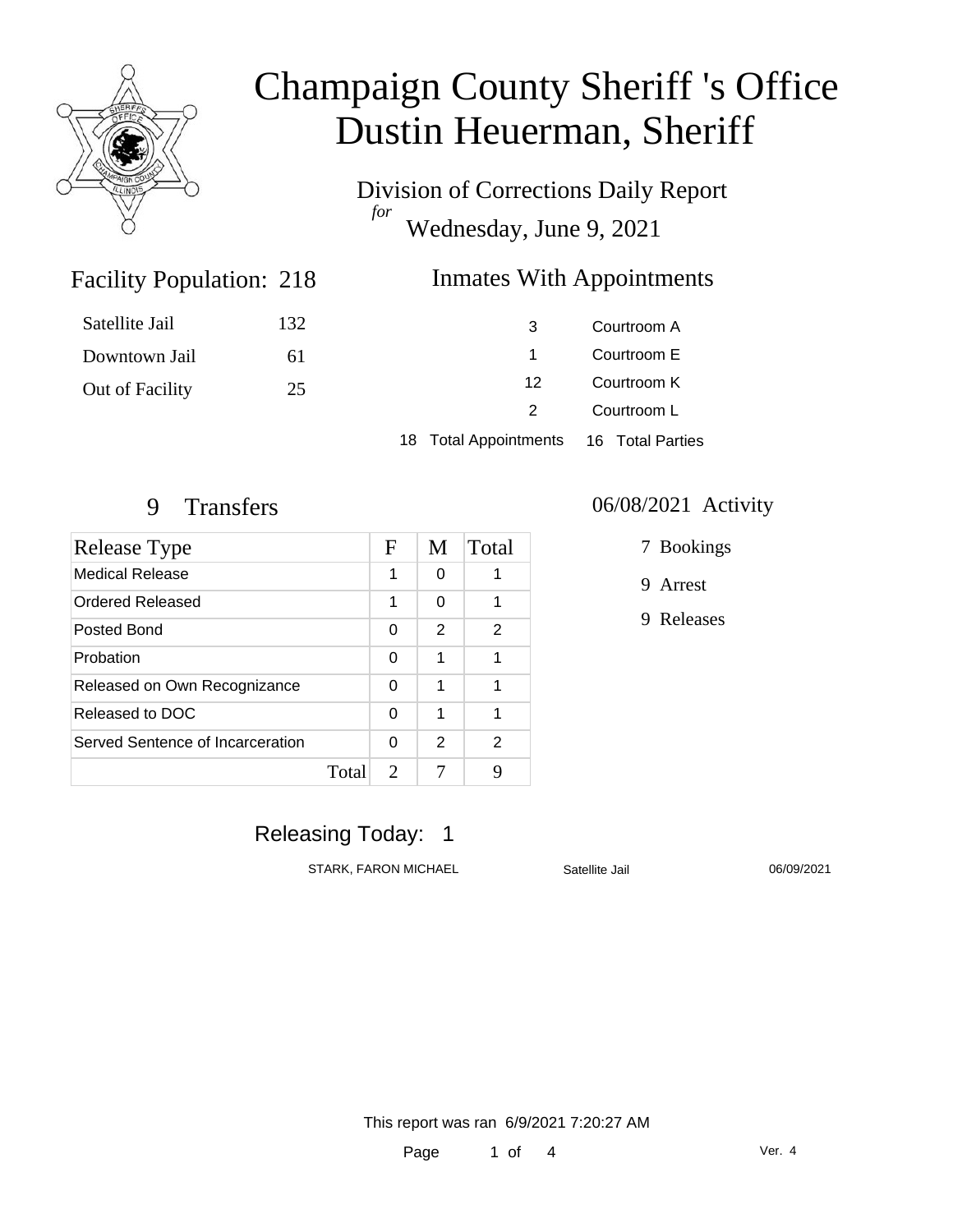

Division of Corrections Daily Report *for* Wednesday, June 9, 2021

#### Custody Status Count

- Electronic Home Dentention 20
	- Felony Arraignment 6
		- Felony Other 1
	- Felony Pre-Sentence 6
		- Felony Pre-Trial 129
	- Felony Pre-Trial DUI 1
	- Felony Sentenced CCSO 6
	- Felony Sentenced IDOC 24
	- Felony Sentenced Other 1
	- Hold Sentenced CCCC 1
	- Misdemeanor Arraignment 2
		- Misdemeanor Other 1
		- Misdemeanor Pre-Trial 9
			- Petition to Revoke 3
			- Remanded to DHS 6
				- Traffic Pre-Trial 1
		- Traffic Sentenced CCSO 1
			- Total 218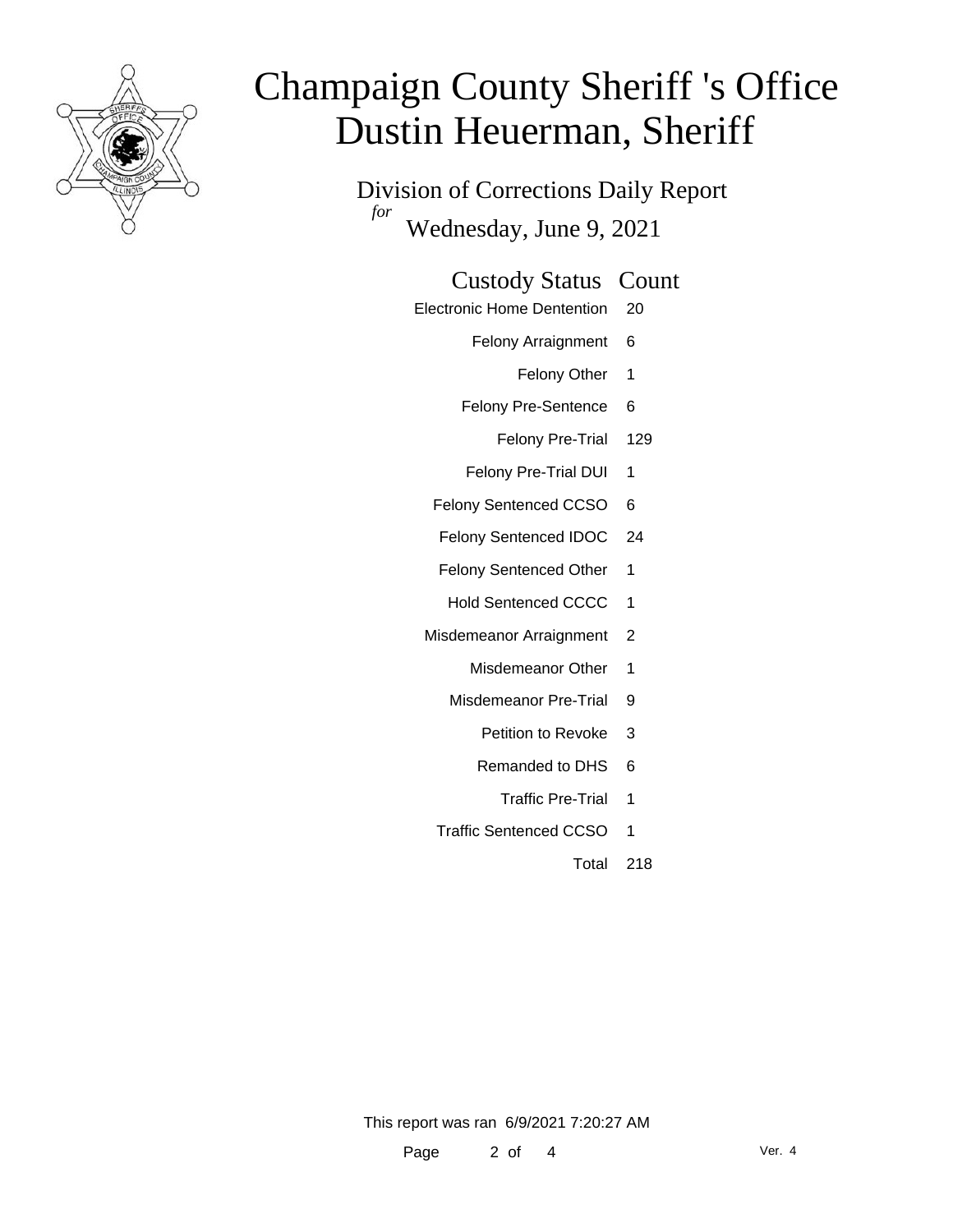

Division of Corrections Daily Report *for* Wednesday, June 9, 2021

### Inmates With Appointments

| Jailing Party Name              | Location    | Number of Records / Node |
|---------------------------------|-------------|--------------------------|
| BARKSDALE, RAY SHAWN            | Courtroom K | 1 / Satellite Jail       |
| <b>BOOKER, STEPHON MONTELL</b>  | Courtroom K | 1 / Satellite Jail       |
| <b>BROWN, STAN</b>              | Courtroom E | 1 / Satellite Jail       |
| BRUMFIELD, GREGORY ALLEN        | Courtroom K | 1 / Satellite Jail       |
| CHILDERS, CORI ANN              | Courtroom K | 1 / Satellite Jail       |
| COX, SEAN MICHAEL               | Courtroom A | 1 / Downtown Jail        |
| <b>CROSS, PATRICK DONTRELLE</b> | Courtroom K | 2 / Satellite Jail       |
| DIGGS, DEMARKUS ALONZO          | Courtroom K | 1 / Downtown Jail        |
| FERGUSON, CHRISTOPHER JERMAINE  | Courtroom A | 1 / Satellite Jail       |
| <b>GORDON, TYRONE</b>           | Courtroom K | 1 / Satellite Jail       |
| HARVEY, BRYANT, Junior          | Courtroom K | 1 / Satellite Jail       |
| HAWTHORNE, DAVE CLANDRA         | Courtroom K | 1 / Satellite Jail       |
| HUGHES, VERNELL MICHEAL         | Courtroom K | 1 / Satellite Jail       |
| MILES, DEVLON VON, Junior       | Courtroom L | 2 / Downtown Jail        |
| PETMECKY, JOHN ROBERT           | Courtroom K | 1 / Satellite Jail       |
| STARKEY, DEVIN LEE              | Courtroom A | 1 / Downtown Jail        |

#### **Transfers**

| <b>BLOUNT, LINNEL LAMONT</b>                                 | Released to DOC                  | Satellite Jail  |
|--------------------------------------------------------------|----------------------------------|-----------------|
| <b>GRAVES, CAMERON DESHOUN</b>                               | Served Sentence of Incarceration | Out of Facility |
| LOY, ERIC DEAN                                               | Posted Bond                      | Satellite Jail  |
| MANNING, LAURASTINE                                          | <b>Ordered Released</b>          | Satellite Jail  |
| MCFARLAND, TOMMY LEE                                         | Released on Own Recognizance     | Satellite Jail  |
| MOORE, SHARON DENISE                                         | <b>Medical Release</b>           | Satellite Jail  |
| SEBASTIAN-FRANCISCO, MARCOS Served Sentence of Incarceration |                                  | Out of Facility |
| TOVEY, JAMES RICHARD                                         | Posted Bond                      | Satellite Jail  |
|                                                              |                                  |                 |